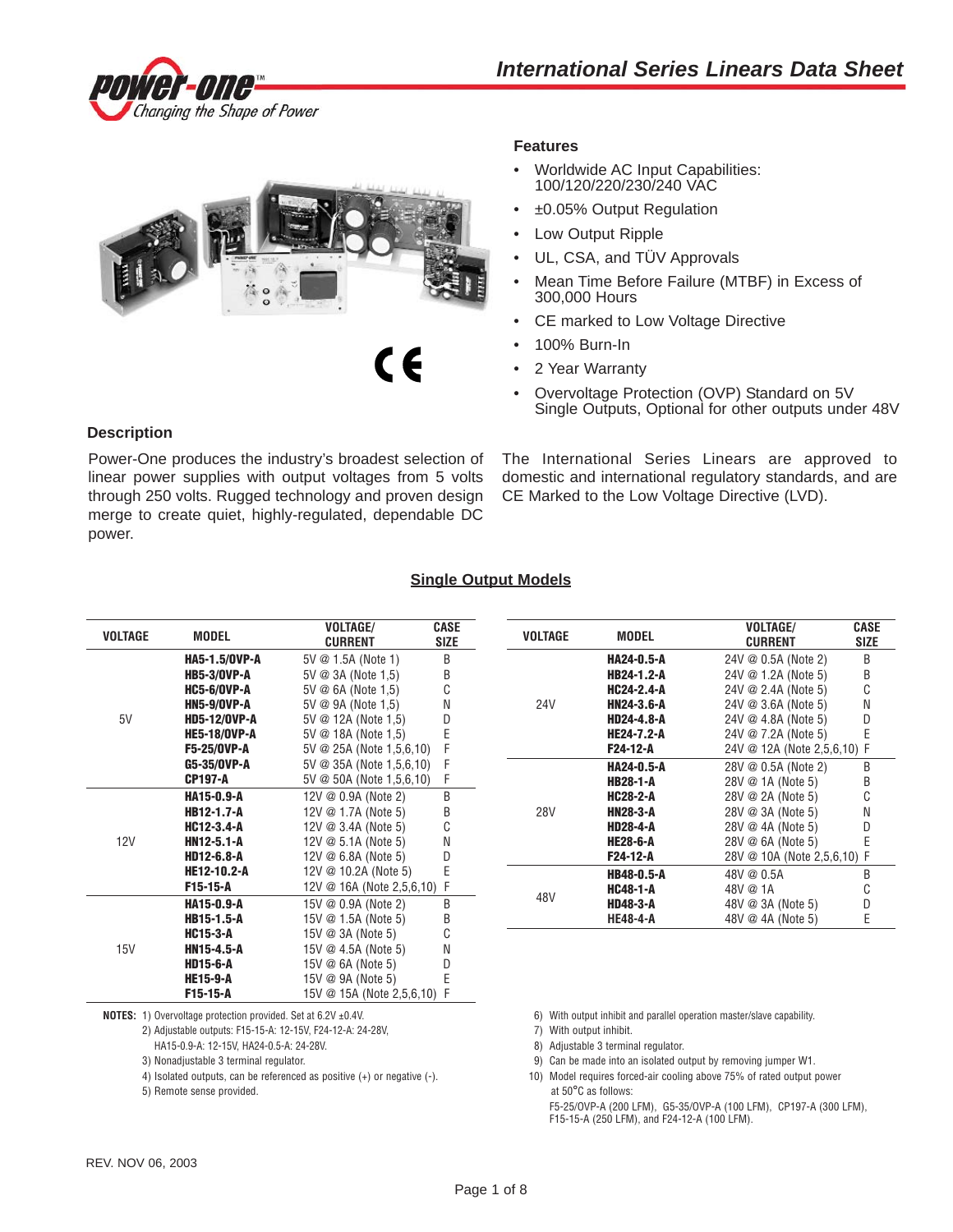

# **Dual Output Models**

| <b>VOLTAGE</b>       | <b>MODEL</b>                                                        | <b>OUTPUT</b><br>#1                                                          | <b>OUTPUT</b><br>#2                                                             | <b>CASE</b><br><b>SIZE</b> |
|----------------------|---------------------------------------------------------------------|------------------------------------------------------------------------------|---------------------------------------------------------------------------------|----------------------------|
| ±5V                  | <b>HAA5-1.5/0VP-A</b><br><b>HBB5-3/OVP-A</b><br><b>HCC5-6/0VP-A</b> | $+5V \tQ$ 1.5A (Note 1)<br>$+5V \otimes 3A$ (Note 1)<br>5V @ 6A (Note 1,4,5) | $-5V \t@ 1.5A (Note 1)$<br>$-5V \otimes 3A$ (Note 1)<br>5V @ 6A (Note 1,4,5)    | AA<br>BB<br>CC             |
| ± 12V                | <b>HAD12-0.4-A</b>                                                  | +12V $@$ 0.4A (Note 3)                                                       | $-12V \n\circledcirc 0.4A$ (Note 3)                                             | B                          |
| ± 15V                | <b>HAD15-0.4-A</b>                                                  | +15V $@$ 0.4A (Note 3)                                                       | $-15V \n\circledcirc 0.4A$ (Note 3)                                             | B                          |
|                      | <b>HAA15-0.8-A</b>                                                  | +12V @ 1A or<br>+15V $@$ 0.8A (Note 5)                                       | $-12V \n\circledcirc 1A$ or<br>$-15V \t@ 0.8$ or<br>$-5V \otimes 0.4A$ (Note 5) | AA                         |
| ±12V<br>to<br>±15V   | <b>HBB15-1.5-A</b>                                                  | +12V @ 1.7A or<br>+15V $@$ 1.5A (Note 5)                                     | $-12V \t@ 1.7A$ or<br>-15V @ 1.5A or<br>$-5V \otimes 0.7A$ (Note 5)             | <b>BB</b>                  |
|                      | <b>HCC15-3-A</b>                                                    | +12V @ 3.4A or<br>+15V $@$ 3A (Note 5)                                       | $-12V \t@ 3.4A$ or<br>$-15V \n\circledcirc 3A$ (Note 5)                         | cc                         |
|                      | <b>HDD15-5-A</b>                                                    | +12V or 15V @ 5A (Note 5)                                                    | (-)12V or 15V @ 5A                                                              | E                          |
|                      | <b>HAA24-0.6-A</b>                                                  | +18-20V @ 0.4A or<br>$+24V \& 0.6A$                                          | (-)18-20V @ 0.4A or<br>$-24V \& 0.6A$                                           | AA                         |
| ±18V<br>±24V         | <b>HBB24-1.2-A</b>                                                  | +18-20V @ 0.9A or<br>$+24V \otimes 1.2A$                                     | (-)18-20V @ 0.9A or<br>$-24V \n\circledcirc 1.2A$                               | <b>BB</b>                  |
|                      | <b>HCC24-2.4-A</b>                                                  | $+18-20V \n\circledcirc 1.8A$<br>+24V @ 2.4A (Note 5)                        | (-)18-20V @ 1.8A<br>$-24V \n\circledcirc 2.4A$ (Note 5)                         | cc                         |
| 5V<br>and<br>12V-15V | <b>HAA512-A</b><br><b>HBB512-A</b><br><b>HCC512-A</b>               | 5V @ 2A (Note 1,4,5)<br>5V @ 3A (Note 1,4,5)<br>$5V \oslash 6A$ (Note 1,4,5) | 12-15V @ 0.5A (Note 4)<br>12-15V @ 1.25A (Note 4,5)<br>12-15V @ 2.5A (Note 4,5) | AA<br><b>BB</b><br>CC      |

# **Triple Output Models**

| <b>MODEL</b>                                                              | <b>OUTPUT</b><br>#1                                                                                                                                    | <b>OUTPUT</b><br>#2                                                                                         | <b>OUTPUT</b><br>#3                                                    | <b>CASE</b><br><b>SIZE</b> |  |  |
|---------------------------------------------------------------------------|--------------------------------------------------------------------------------------------------------------------------------------------------------|-------------------------------------------------------------------------------------------------------------|------------------------------------------------------------------------|----------------------------|--|--|
| HTAA-16W-A                                                                | $5V \otimes 2A$ (Note 1,4)                                                                                                                             | (-)12 to 15V @ 0.4A or<br>+12 to 15V @ 0.4A<br>$-5V \otimes 0.4A$                                           |                                                                        | AA                         |  |  |
| <b>HBAA-40W-A</b>                                                         | $-12V \n\circledcirc 1A$ or<br>$+12V \otimes 1A$ or<br>5V @ 3A (Note 1,4,5)<br>-15V @ 0.8A or<br>+15V $@$ 0.8A (Note 5)<br>$-5V \otimes 0.4A$ (Note 5) |                                                                                                             |                                                                        | BAA                        |  |  |
| <b>HCAA-60W-A</b>                                                         | $+5V \oslash 6A$ (Note 1,5)                                                                                                                            | +12 to 15V @ 1A                                                                                             | (-)12 to 15V @ 1A or<br>$-5V \& 0.4A$                                  |                            |  |  |
| <b>HCBB-75W-A</b>                                                         | 5V @ 6A (Note 1,4,5)                                                                                                                                   | -12V @ 1.7A or<br>+12V @ 1.7A or<br>-15V @ 1.5A or<br>+15V $@$ 1.5A (Note 5)<br>$-5V \otimes 0.7A$ (Note 5) |                                                                        | CBB                        |  |  |
| <b>CP131-A</b>                                                            | 5V @ 8A (Note 1,4,5)                                                                                                                                   | -12V @ 1.7A or<br>+12V @ 1.7A or<br>-15V @ 1.5A or<br>+15V $@$ 1.5A (Note 5)<br>$-5V \otimes 0.7A$ (Note 5) |                                                                        | CP131                      |  |  |
| <b>HDBB-105W-A</b>                                                        | -12V @ 1.7A or<br>+12V @ 1.5A or<br>5V @ 12A (Note 1.4.5)<br>-15V @ 1.5A or<br>+15V $@$ 1.5A (Note 5)                                                  |                                                                                                             | $-5V$ 0.7A (Note 5)                                                    | <b>DBB</b>                 |  |  |
| <b>HDCC-150W-A</b>                                                        | 5V @ 12A (Note 1.4.5)                                                                                                                                  | +12V @ 3.4A or<br>$-12V \n\circledcirc 3.4A$ or<br>$-15V \n\circledcirc 3A$<br>+15V $@$ 3A (Note 5)         |                                                                        | <b>DCC</b>                 |  |  |
| <b>NOTES:</b> 1) Overvoltage protection provided. Set at 6.2V $\pm$ 0.4V. |                                                                                                                                                        |                                                                                                             | 6) With output inhibit and parallel operation master/slave capability. |                            |  |  |
|                                                                           | 2) Adjustable outputs: F15-15-A: 12-15V, F24-12-A: 24-28V,                                                                                             | 7) With output inhibit.                                                                                     |                                                                        |                            |  |  |
| HA15-0.9-A: 12-15V, HA24-0.5-A: 24-28V.                                   |                                                                                                                                                        | 8) Adjustable 3 terminal regulator.                                                                         |                                                                        |                            |  |  |
| 3) Nonadjustable 3 terminal regulator.                                    |                                                                                                                                                        |                                                                                                             | 9) Can be made into an isolated output by removing jumper W1.          |                            |  |  |

5) Remote sense provided.

9) Can be made into an isolated output by removing jumper W1.

4) Isolated outputs, can be referenced as positive (+) or negative (-).<br>5) Remote sense provided.<br>5) Remote sense provided.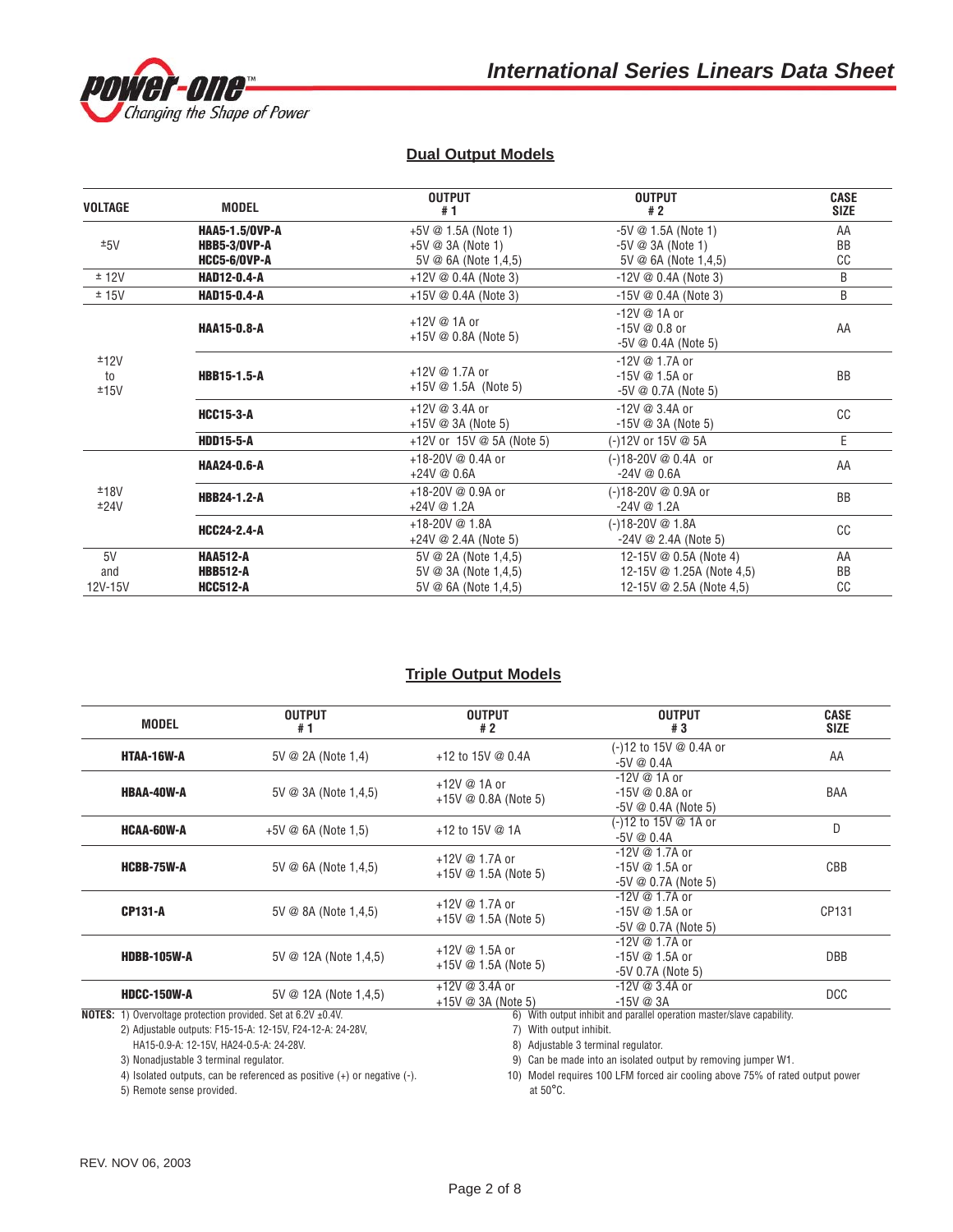

# **High Peak Models**

| <b>MODEL</b> | <b>OUTPUT</b><br>#1           | <b>OUTPUT</b><br>#2                                     | <b>OUTPUT</b><br>#3                            | <b>OUTPUT</b><br>#4             | <b>CASE</b><br><b>SIZE</b> |
|--------------|-------------------------------|---------------------------------------------------------|------------------------------------------------|---------------------------------|----------------------------|
| CP323-A*     | $+5V \otimes 2A$ (Note 1)     | +12 $@$ 4A (Note 7)                                     |                                                |                                 | N                          |
| CP162-A*     | $+5V \otimes 3A$ (Note 1,5)   | $-5V \t@ 0.6A (Note 1)$                                 | 24V @ 5A/ or<br>6APK (Note 4,5)                |                                 | CP131                      |
| CP510-A*     | $+5V \otimes 6A$ (Note 1)     | +12V @ $2.5A/$<br>$7.5$ APK                             |                                                |                                 | CP510-A                    |
| CP379-A*     | $+5V \oslash 6A$ (Note 1,5,9) | $-5V \& 1.2A$ or<br>$-12V \n\circledcirc 1.2A$ (Note 8) | 24V@3.5A/<br>8APK (Note 4,5)                   |                                 | CP131                      |
| CP498-A*     | $+5V \oslash 6A$ (Note 1.5)   | +12V $@$ 5A/10APK (Note 5)                              | 12V @ 0.5A or<br>5V $\oslash$ 0.25A (Note 4,8) |                                 | CP131                      |
| CP503-A*     | $+5V \otimes 6A$ (Note 1)     | $+12V \& 1A$                                            | $-12V \n\circledcirc 1A$ or<br>$-5V \& 0.5A$   | $+24V \& 2.4A$<br>4APK (Note 9) | CP131                      |

**NOTES:** 1) Overvoltage protection provided. Set at 6.2V ±0.4V. 6) With output inhibit and parallel operation master/slave capability.

2) Adjustable outputs: F15-15-A: 12-15V, F24-12-A: 24-28V, 7) With output inhibit.

HA15-0.9-A: 12-15V, HA24-0.5-A: 24-28V. 8) Adjustable 3 terminal regulator.

5) Remote sense provided.  $\alpha$  at 50°C.

\* Non-stocked standards

3) Nonadjustable 3 terminal regulator. 9) Can be made into an isolated output by removing jumper W1.

4) Isolated outputs, can be referenced as positive (+) or negative (-). 10) Model requires 100 LFM forced air cooling above 75% of rated output power

# **Overvoltage Protection Options**

#### **OVERVOLTAGE PROTECTION OPTIONS**

These optional overvoltage protection modules are offered for use with Power-One's International Series Linear power supplies. Each is user adjustable from 6.4V to 34V.

**OVP-12**





| <b>OVP SELECTION GUIDE</b>                     |                                      |                                                                  |  |  |  |  |  |
|------------------------------------------------|--------------------------------------|------------------------------------------------------------------|--|--|--|--|--|
| <b>MODEL</b>                                   | <b>CASE SIZE</b>                     | <b>OVP MODULES REQUIRED</b>                                      |  |  |  |  |  |
| <b>SINGLE</b>                                  | B.C.N.D                              | $(1)$ OVP-12                                                     |  |  |  |  |  |
| <b>OUTPUT</b>                                  | E,F                                  | $(1)$ OVP-24                                                     |  |  |  |  |  |
| <b>DUAL</b>                                    | AA, B, BB, CC                        | (1) OVP-12 protects both outputs                                 |  |  |  |  |  |
| <b>OUTPUT</b>                                  | F                                    | (1) OVP-24 protects both outputs                                 |  |  |  |  |  |
| <b>TRIPLE</b><br><b>OUTPUT</b>                 | AA,BAA,D<br>CBB, 131<br>DBB.DCC      | (1) OVP-12 protects both 12V<br>through 15V outputs              |  |  |  |  |  |
| <b>PEAK</b><br><b>CURRENT</b><br><b>MODELS</b> | N.BAA.CBB<br>131. CP340-A<br>CP510-A | (1) OVP-12 protects any output<br>not provided with built-in OVP |  |  |  |  |  |

**NOTE:** Outputs with factory built-in OVP are indicated in the Voltage/Current Rating Chart for each model. OVP is not available for 48V through 250V models.

**OVP-24**



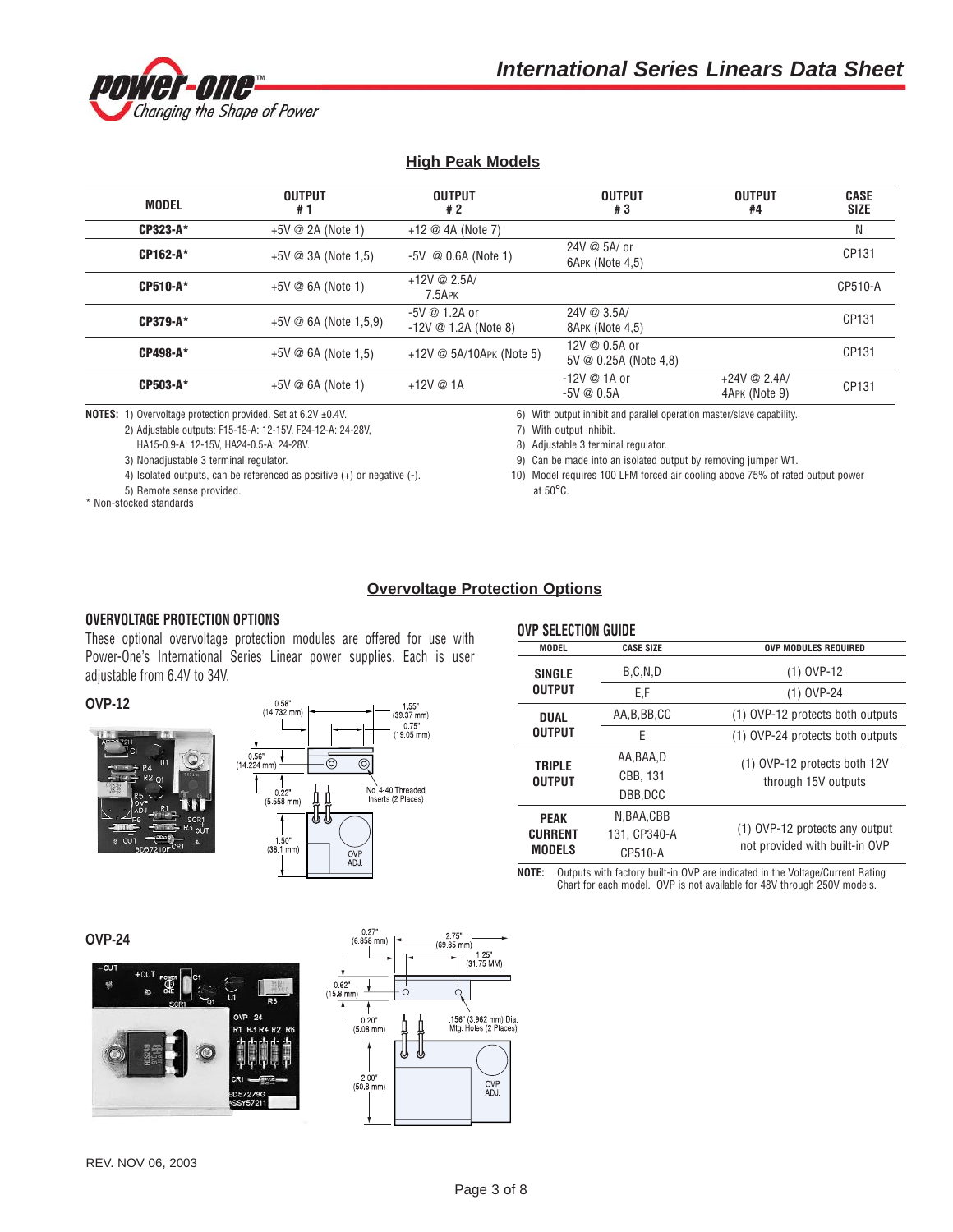

## **Input Specifications**

| <b>PARAMETER</b>   | <b>CONDITIONS/DESCRIPTION</b>                               |             | MIN     | <b>NOM</b> | MAX     | <b>UNITS</b>  |
|--------------------|-------------------------------------------------------------|-------------|---------|------------|---------|---------------|
| Input Voltage - AC | Jumper selectable, shipped factory configured for           | 100 VAC Tap | 87      | 100        | 110     |               |
| (Note 1, 2)        | 120VAC operation. All models must be externally             | 120 VAC Tap | 104     | 120        | 132     |               |
|                    | fused for proper operation. Fuse ratings are marked         | 220 VAC Tap | 191     | 220        | 242     | VAC           |
|                    | on each unit. Consult factory for each unit's fuse          | 240 VAC Tap | 209     | 240        | 264     |               |
|                    | requirements.                                               |             |         |            |         |               |
| Input Frequency    | AC input.                                                   |             | 47      |            | 63      | Hz            |
| Line Regulation    | Output voltage charge for a 10% line change: F case models. |             | $-0.01$ |            | $+0.01$ |               |
|                    | HAD12, HAD15.                                               |             | $-1.0$  |            | $+1.0$  |               |
|                    | Outputs with adjustable three terminal regulators.          |             | $-0.5$  |            | $+0.5$  | $\frac{0}{0}$ |
|                    | All other models.                                           |             | $-0.05$ |            | $+0.05$ |               |

**NOTES:** 1) Derate output current 10% for 50Hz operation. 2) Input voltage tolerance for 230VAC operation is +15%, -10%.

#### **Output Specifications**

| <b>PARAMETER</b>          | <b>CONDITIONS/DESCRIPTION</b>                                              | <b>MIN</b>                                   | <b>NOM</b> | <b>MAX</b> | <b>UNITS</b>  |
|---------------------------|----------------------------------------------------------------------------|----------------------------------------------|------------|------------|---------------|
| Output Adjustment         | Minimum output adjustment range (Note 1).                                  | -5                                           |            | $+5$       | $\%$          |
| Efficiency                | 5 volt outputs.                                                            |                                              | 45         |            |               |
|                           | 12 volt and 15 volt outputs.                                               |                                              | 55         |            | $\frac{0}{0}$ |
|                           | 24 volt and higher outputs.                                                |                                              | 60         |            |               |
|                           | F case models.                                                             |                                              |            | 3.0        | mVPK-PK       |
| Ripple and Noise          | 5 volt, 12 volt, and 15 volt models.                                       |                                              |            | 5.0        | mVPK-PK       |
| (Note 2)                  | All three terminal regulator outputs.                                      |                                              |            | 0.2        | $%$ PK-PK     |
|                           | 24 volt through 250 volt models.                                           | 3.0mVPK-PK plus 0.02% of output voltage, max |            |            |               |
| Load Regulation           | Output change for a 50% load change: F case models.                        | $-0.02$                                      |            | $+0.02$    |               |
|                           | <b>HAD12, HAD15.</b>                                                       | -1                                           |            | $^{+1}$    |               |
|                           | Outputs with adjustable three terminal regulators.                         | $-0.5$                                       |            | $+0.5$     | $\%$          |
|                           | All other models.                                                          | $-0.05$                                      |            | $+0.05$    |               |
| <b>Transient Response</b> | Recovery time, to within 1% of initial set point due to a 50% load change. |                                              |            | 50         | $\mu$ S       |

**NOTES:** 1) **OUTPUT VOLTAGE ADJUSTMENTS:** Output voltage adjustments can be made to within ±5% of nominal voltage. Locate the "Vadj" potentiometer on the power supply PCB and use a screwdriver to adjust the output pot. The HAD12 and HAD15 3-terminal regulator outputs are not adjustable. 2) Full load, 20MHz bandwidth.

#### **Safety, Regulatory, and EMI Specifications**

| <b>PARAMETER</b>          | <b>CONDITIONS/DESCRIPTION</b>                                                                                                    | MIN        | <b>NOM</b>                                    | <b>MAX</b> | <b>UNITS</b>           |
|---------------------------|----------------------------------------------------------------------------------------------------------------------------------|------------|-----------------------------------------------|------------|------------------------|
| <b>Agency Approvals</b>   | UL1950.                                                                                                                          |            |                                               |            |                        |
|                           | CSA 1402 or CSA 22.2 No. 234/950.                                                                                                |            |                                               | Approved   |                        |
|                           | EN60950 (TUV).                                                                                                                   |            |                                               |            |                        |
| Dielectric Withstand      | Input to output.                                                                                                                 | 3750       |                                               |            | <b>V<sub>RMS</sub></b> |
| Voltage                   | Input to ground.                                                                                                                 |            | 3750                                          |            |                        |
| Electromagnetic           | FCC CFR title 47 Part 15 Sub-Part B - conducted.                                                                                 |            |                                               |            |                        |
| Interference              | EN55022 / CISPR 22 conducted.                                                                                                    |            | Compatible with system compliance to Level B. |            |                        |
|                           | EN55022 / CISPR 22 radiated.                                                                                                     |            |                                               |            |                        |
| Leakage Current           | <b>Per EN60950</b><br>(264VAC)                                                                                                   |            | 23                                            | 50         | m A                    |
|                           | <b>Interface Signals and Internal Protection</b>                                                                                 |            |                                               |            |                        |
| <b>PARAMETER</b>          | <b>CONDITIONS/DESCRIPTION</b>                                                                                                    | <b>MIN</b> | <b>NOM</b>                                    | <b>MAX</b> | <b>UNITS</b>           |
| Overvoltage Protection    | Provided on 5 volt output units where indicated.                                                                                 | 5.8        |                                               | 6.6        | V                      |
|                           | Other outputs may use optional overvoltage protectors OVP-12 and OVP-24.                                                         |            |                                               |            |                        |
| <b>Remote Sense</b>       | Total voltage compensation for cable losses with respect to the main output.                                                     |            |                                               | 250        | mV                     |
|                           | Provided on models where indicated.                                                                                              |            |                                               |            |                        |
| Overcurrent/Short Circuit | Automatic current limit/foldback. Rated as a percentage of output power.                                                         |            | 120<br>115                                    | 140        | $\frac{0}{0}$          |
| Protection                |                                                                                                                                  |            |                                               |            |                        |
| Master/Slave Operation    | For parallel operation of up to 6 units. Master/slave pin provided on F case models only. Contact factory for application notes. |            |                                               |            |                        |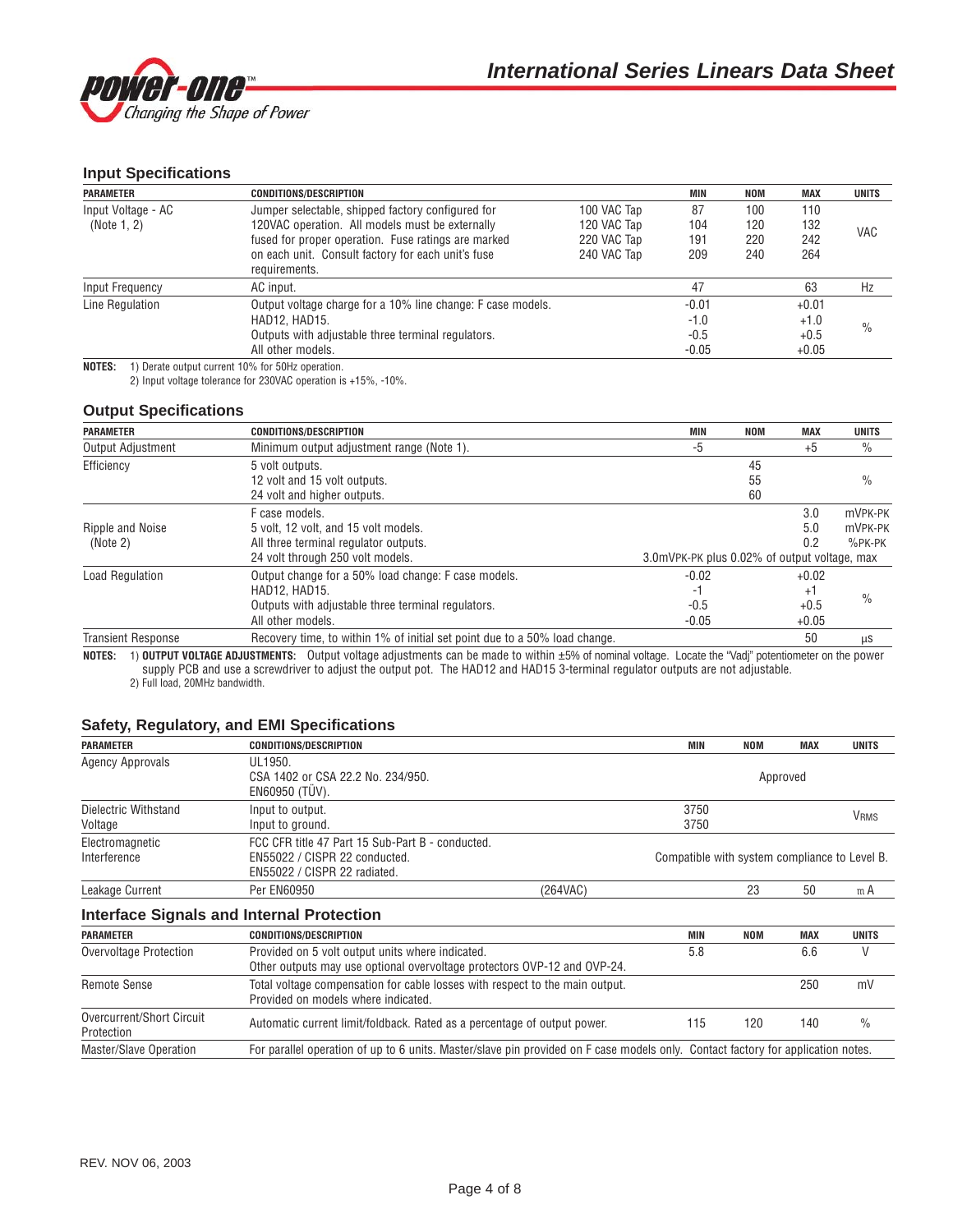

### **Environmental Specifications**

| <b>PARAMETER</b>               | <b>CONDITIONS/DESCRIPTION</b>                               |              | <b>MIN</b> | NOM | <b>MAX</b> | <b>UNITS</b> |
|--------------------------------|-------------------------------------------------------------|--------------|------------|-----|------------|--------------|
| Operating Temperature          | Derate output power linearly above 50°C by 3% per °C.       | At 100% load |            |     | 50         | °C           |
|                                |                                                             | At 40% load  |            |     |            | °C           |
| Storage Temperature            |                                                             |              | -40        |     | 85         | °C           |
| <b>Temperature Coefficient</b> | $0^{\circ}$ C to 50 $^{\circ}$ C (after 15 minute warm-up). |              |            | 0.1 | 0.3        | $\%$ /°C     |
|                                | 24 hours after warm-up.                                     |              | $-0.3$     |     | $+0.3$     | $\%$         |
| Shock                          | Operating.                                                  |              |            |     | 20         | GPK          |
| Vibration                      | Random vibration from 10 Hz to 2 kHz, 3 axis.               |              |            |     | 6.15       | GRMS         |

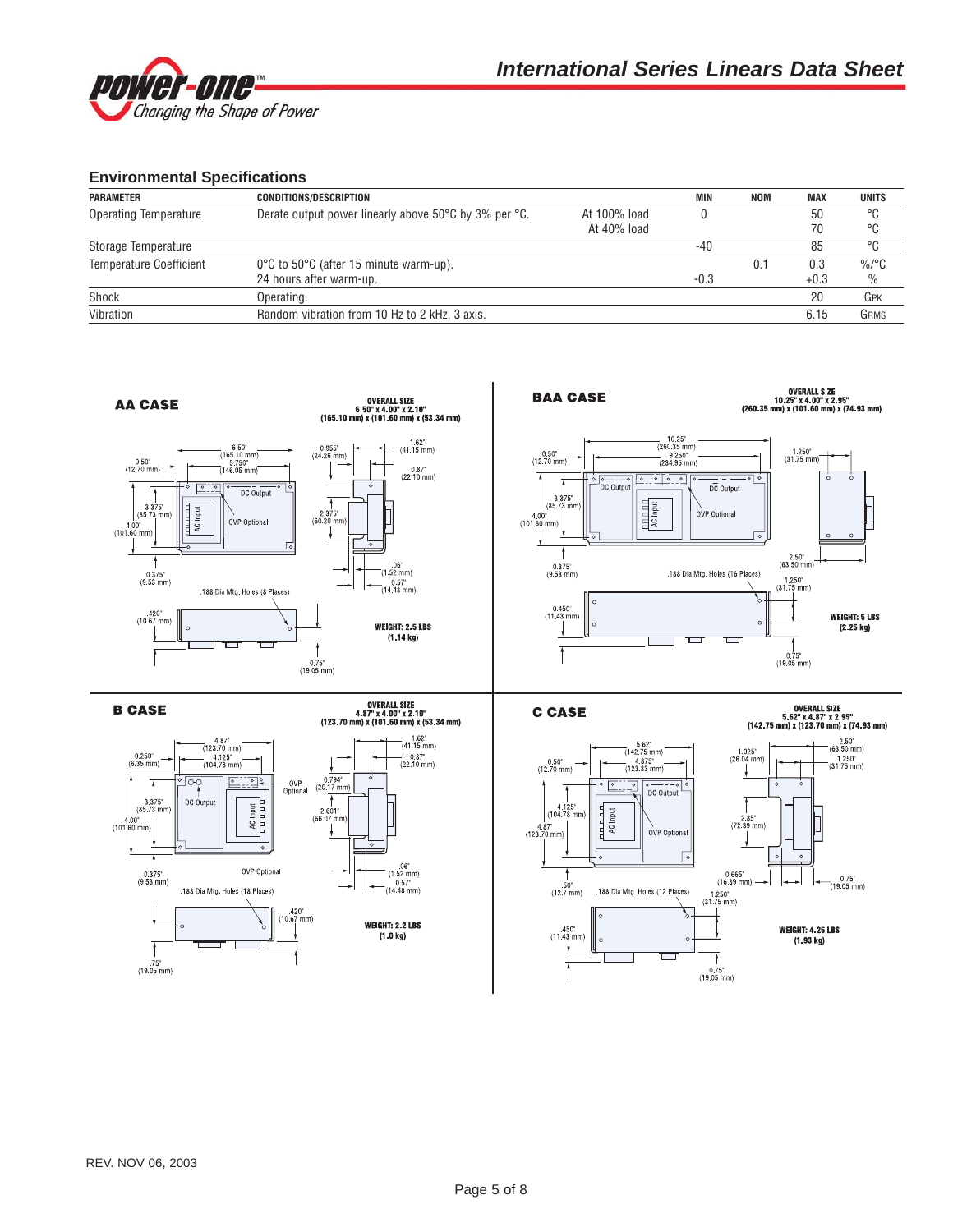

0VERALL SIZE<br>7.00" x 4.87" x 2.95"<br>(177.80 mm) x (123.70 mm) x (74.93 mm) 0VERALL SIZE<br>9.38" x 4.87" x 3.28"<br>(238.25 mm) x (123.70 mm) x (83.31 mm) **BB CASE CC CASE**  $\begin{array}{c} 7.00^{\circ} \\ (177.80 \text{ mm}) \\ 6.250^{\circ} \\ (158.75 \text{ mm}) \end{array}$  $2.50^{\circ}$ <br>(63.50 mm)  $\frac{9.38^{\circ}}{(238.25 \text{ mm})}$  $1.025$ <sup>\*</sup><br>(26.03 mm)  $0.50^{\circ}$ <br>(12.70 mm)  $-1.250^{\circ}$ <br>(31.75 mm)  $0.50^{\circ}$  - $-8.375 -$ <br>(212.73 mm) 1.250'<br>(31.75 mm)  $\frac{0.75^{\circ}}{(19.05^{\circ} \text{mm})}$ ग  $\overline{\phantom{a}}$  $\frac{1}{1-\frac{1}{2}}$  $\overline{DC}$  Output  $\boxed{\circ}$ DC Output  $n n n n$ 4.125"<br>104.78 mr  $\frac{\text{max}}{\text{AC Input}}$ 4.125'<br>(104.78 mm) AC Input 2.85"<br>(72.39 mm) OVP Optional  $4.87^{\circ}$ <br>(123.70 mm)  $4.88'$ <br>(123.95 mm) OVP Optional  $\sqrt{6}$  $\frac{2.75^{\circ}}{(69.85 \text{ mm})}$  $\mathfrak t$  $0.665^{\circ}$ <br>(16.89 mm)- $-0.75^{\circ}$  (19.05 mm) t  $0.50^{\circ}$ <br>(12.70 mm) .<br>188 Dia Mtg. Holes (12 Places)  $0.050^{\circ}$ <br>(12.70 mm)  $1.250^{\circ}$ <br>(31.75 mm) .188 Dia Mtg. Holes (16 Places) 1.250"<br>(31.75 mm)  $\circ$  $0.450^{\circ}$ <br>(11.43 mm) **WEIGHT: 4.4 LBS**  $0.525$ <br>(13.34 mm) **WEIGHT: 7 LBS**  $(2.0 kg)$  $(3.15 \text{ kg})$ Г ł 7  $0.75^{\circ}$  (19.05 mm)  $0.75^{\circ}$  (19.05 mm) OVERALL SIZE<br>11.00" x 4.87" x 3.28"<br>(279.40 mm) x (123.70 mm) x (83.31 mm) OVERALL SIZE<br>15.00" x 4.88" x 4.55"<br>(381.00 mm) x (123.95 mm) x (115.57 mm) **DCC CASE CBB CASE**  $0.50^{\circ}$ <br>(12.70 mm)  $0.75^{\circ}$  (19.05 mm)  $\frac{11.00^{\circ}}{(279.40 \text{ mm})}$  $\begin{array}{c} 15.00' \\ (381.00 \text{ mm}) \\ -14.00'' \\ (355.60 \text{ mm}) \end{array}$  $\overline{\phantom{a}}$  $\begin{pmatrix} 1.250^{\circ} \\ (31.75 \text{ mm}) \end{pmatrix}$  $\frac{7.50^{\circ}}{(190.50^{\circ} \text{mm})}$ ┙  $0.50^{\circ}$ <br>(12.70 mm)  $2.50^{\circ}$ <br>(63.50 mm)  $- \frac{0.75^{\circ}}{(19.05 \text{ mm})}$  $\frac{1}{\sqrt{2}}$  $\sqrt{\circ}$  $^{\circ}$  DC Output  $\circ$ ة ך <u>ata lata</u>  $\overline{DC}$  Output  $\overline{DC}$  Output  $\overline{DC\text{ Output}}$ AC Input  $413'$ OVP Optional  $104.90$  $4.87$ <br>(123.70 mm 4.125"<br>104.78 mm) h  $\circ$  $1 1 1 1$ OVP Optional L  $-$  0.50'<br>(12.70 mm)  $-3.75^{\circ}$ <br>(95.25 mm) ه ا  $4.88^{\circ}$ <br>(123.95 mm) .188 Dia Mtg. Holes (16 Places)  $\frac{2.50}{(63.50)}$  mm) .188 Dia Mtg. Holes (16 Places)  $0.50^{\circ}$ <br>(12.70) ٦  $2.75^{\circ}$ <br>(69.85 mm)  $0.80^{\circ}$ <br>(20.32 mm) **WEIGHT: 12 LBS**  $0.80^{\circ}$ <br>(20.32 mm)  $+$   $1.250^{\circ}$ <br>(31.75 mm) -- ------ - - - - -<br>(5.40 kg) **WEIGHT: 8 LBS**  $\bar{1}$  $(3.60 kg)$  $0.75^{\circ}$ <br>(19.05 mm)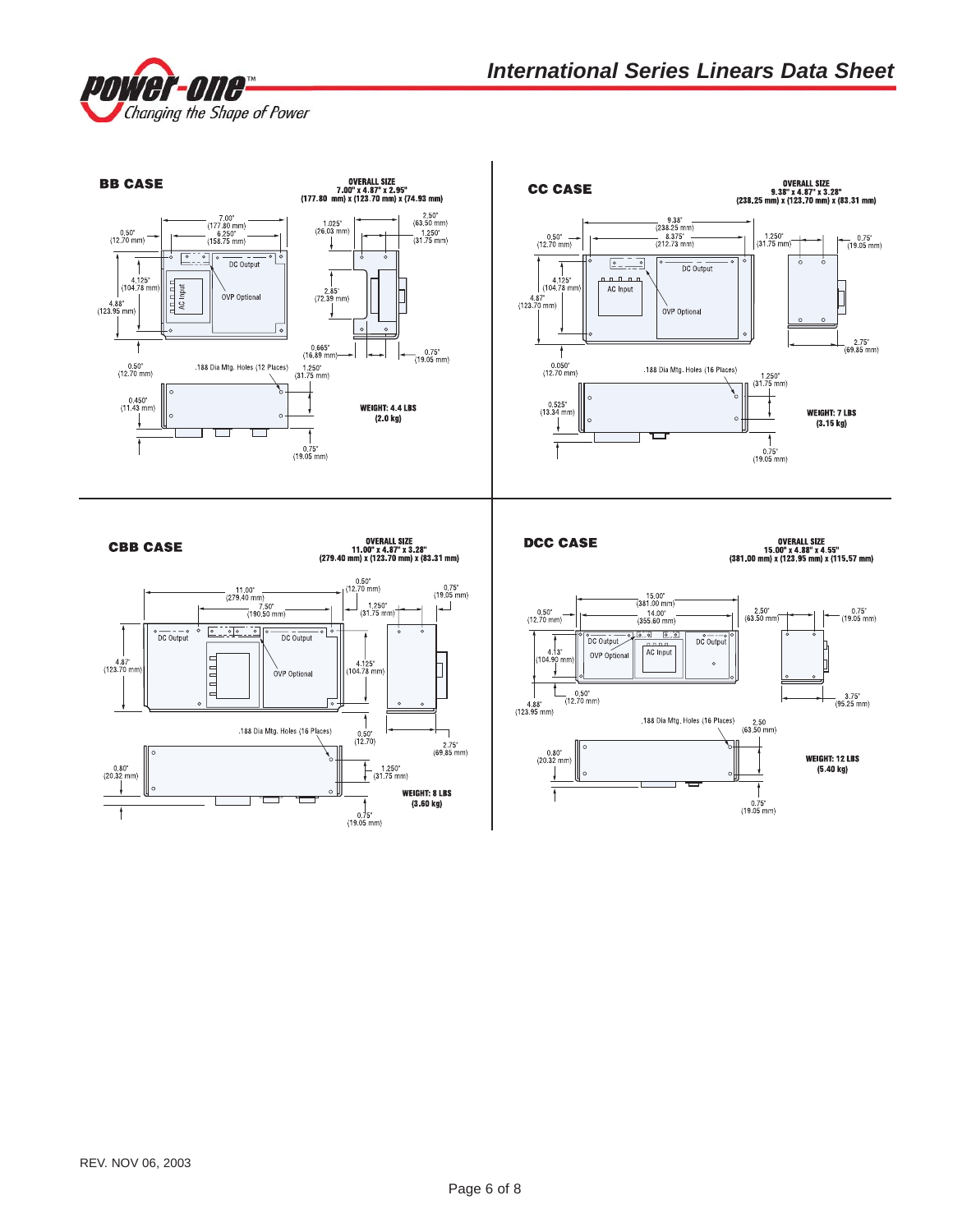